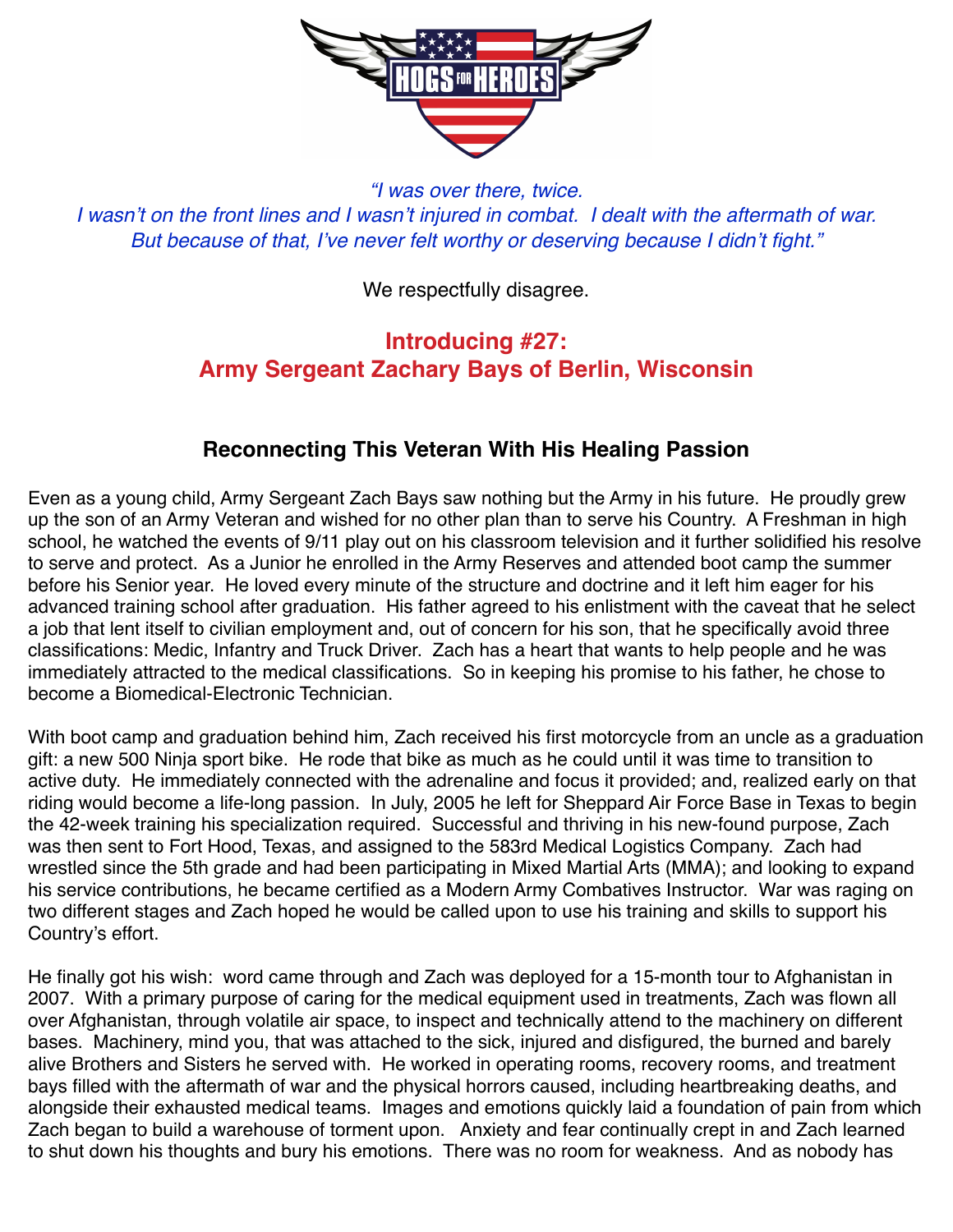just one role, his secondary purpose came to be supporting triage by transporting the injured from the flight line to the treatment bays and relaying case information. The immediate stories, raw sounds and smells, images and emotions were hard to shake; but he did so just to stay focused. Despite pushing aside those torments they, too, found a path to his mind's growing warehouse and presented themselves through nightmares and insomnia and a growing anxiety. And everyday as he cared for the machines attached to the family he loved, anger and depression took hold.

Back on base in Texas, his first deployment complete, Zach knew he was a different man and knew he was struggling with what he'd just been through. At the time, showing signs of deteriorating mental health was viewed as a weakness; so unable to seek help, he turned to his motorcycle for the support he couldn't ask for. The speed and lean became more essential to his raw emotional release and survival; and eventually he upgraded his ride to a Yamaha R1. He needed to stay busy and he kept his days filled with work, MMA, and teaching combatives. Zach reconnected with an old high school flame, married and saw his marriage start to crumble almost as fast. And every chance he had, he rode to outrun the emerging demons and clear his mind.

In January of 2010, Zach was deployed again, this time to Iraq to work at Camp Al Asad hospital, a former Iraqi base, with the 21st Combat Support Hospital. Just as before, the equipment he attended to was attached to his injured and struggling family—individuals who saw the combat his job did not require, and feelings of guilt further sank in. He didn't have to travel this time, but his new secondary duty required he check incoming patients for weapons of all sorts, including bombs. His anxiety grew quickly and once again, the insomnia and nightmares began. Seeking medical support to help with the fatigue they caused, Zach was prescribed three different sleeping medications. Unlike his first deployment, he was now adding new layers of invisible, yet completely real pains on top of the old, unaddressed scars…and life began to unravel. He was exhausted, anxious and, now on medications, not thinking clearly. His marriage was quickly dissolving from a far and he grappled with what his future held. At his lowest point, Zach sat in his room for four hours staring at his weapon. Recognizing his intent, he had the courage to seek the support of leadership who immediately Medivaced him back to Texas. And once there, new leadership immediately began proceedings for a Medical Evaluation Board to determine service continuation. On top of the chaos in his mind, he felt hopeless and useless on base as he waited out this one year time period with a family that no longer valued him. Despite all he'd been through, he still wanted a future with the Army. The Board felt differently and medically retired Zach in 2011, citing PTSD, and quickly forced him out of his lifelong career dream and into a spiraling decline he couldn't have predicted.

With a month to prepare for his transition, he began counseling, secured a place to live for his family back home in Wisconsin and found a job. And then another job. And then another job. Hoping a relocation would change their course of events, Zach moved his family to Indiana for a job that didn't work out...and then another job. His marriage further eroded to the point of divorce. And then, the one thing that helped him move through his new-found dark places– his Yamaha R1–was stolen off his back porch.

Zach was lost and alone, angry and embarrassed; and, he turned to drinking to numb the pain. Staying employed remained problematic: he grappled with anger and communication issues as he confronted differences in approach, integrity and styles; and subsequently, he moved from job to job desperate to find a comfortable and accepting fit. Looking for another change, he moved back to Berlin, WI in 2013 and moved into the cabin he used to live in, only to resume building his string of broken jobs. It took him two years of saving to finally get another motorcycle…but just months later another job hit forced him to sell his bike to keep a roof over his head. Although devastated and disappointed with the carnage of 17 jobs in 10 years, Zach remained determined to succeed and find a new path forward.

In 2017 Zach met Rebecca, his current wife, through an online dating service...and here lied his new path. As they talked and spent time together, they both knew they had something special. With Rebecca's gentle support, Zach learned to open up more, trust again and communicate; and, with her support, Zach restarted